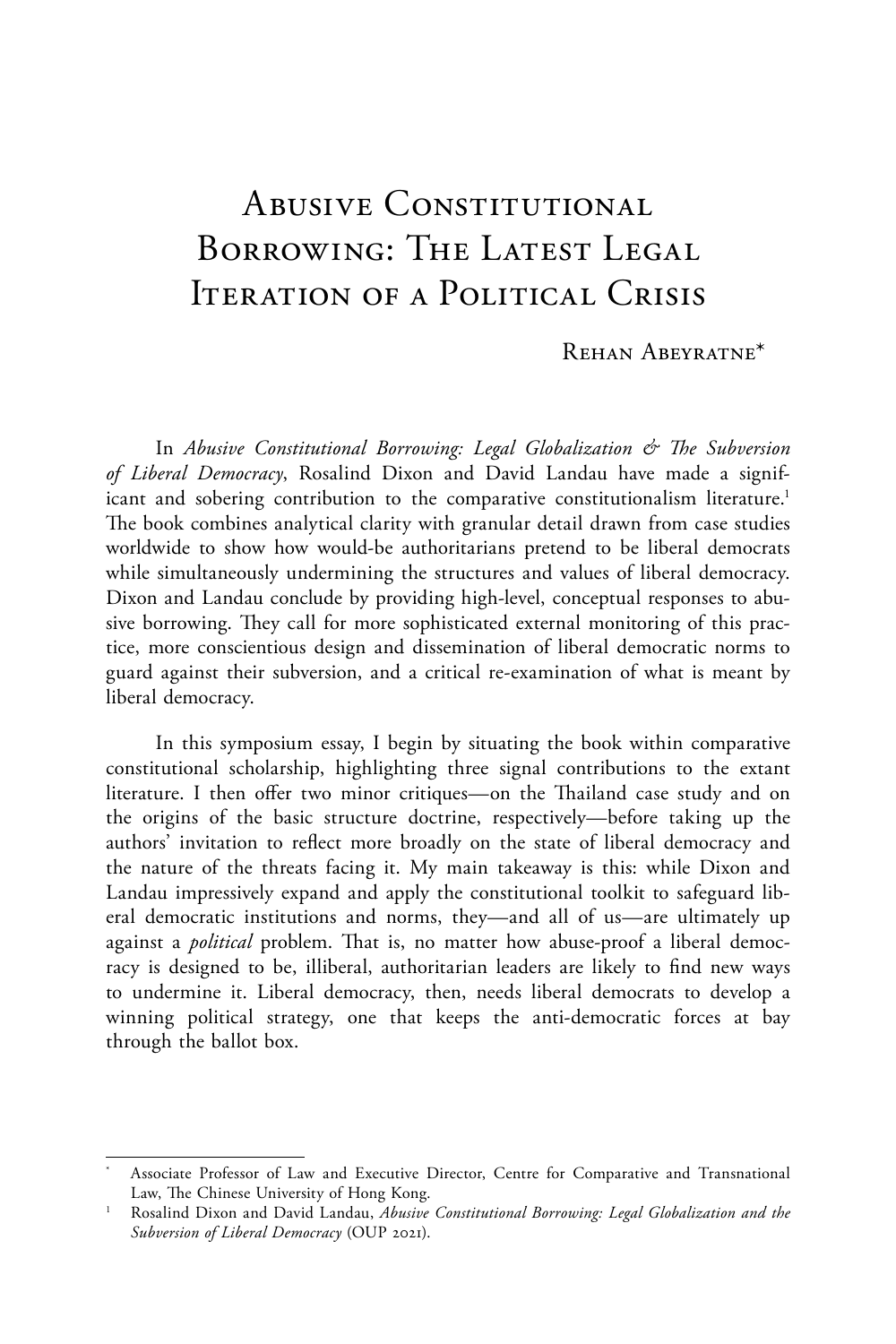## **I. Abusive Constitutional Borrowing - A Major Conceptual and Contextual Advance**

As Landau and Dixon note in their introduction, liberal democracy appeared to be hegemonic in the 1990s and early 2000s. Following the "third wave" of democratisation at the end of the Cold War,<sup>2</sup> the number of "free" countries and liberal freedoms expanded worldwide.<sup>3</sup> This hegemony was evident in the literature too, as references to the "almost irresistible tide"<sup>4</sup> of constitutional democracy or the "end of history"<sup>5</sup> captured the prevailing, triumphant zeitgeist.<sup>6</sup> But over the past 15 years or so, liberal democracy has at least stagnated and is likely in decline. The United States, Hungary, Poland, Bolivia, Brazil, Turkey, India, Sri Lanka, and the Philippines, among others, have moved in an illiberal, authoritarian direction.7 The Freedom House index since 2005 has measured fifteen consecutive years of decline in the percentage of countries rated "free".8 A distinctive feature of this democratic decline, as Steven Levitsky and Daniel Ziblatt have explained, is that would-be authoritarians have undermined democracy in piecemeal and incremental ways.<sup>9</sup> By contrast, during the Cold War, "three out of every four democratic breakdowns" occurred in "spectacular fashion" through coups d'état.<sup>10</sup> Thus, while the countries listed above remain ostensibly democratic, they have suffered from "backsliding",<sup>11</sup> "erosion",<sup>12</sup> or "rot".<sup>13</sup> The hybrid regime, which combines features of democracy and authoritarianism,

<sup>2</sup> Samuel P Huntington, *The Third Wave: Democratization in the Late 20th Century* (University of Oklahoma Press 1991).

 $3$  Dixon and Landau (n 1) 2.

<sup>4</sup> Huntington (n 2) 20.

<sup>5</sup> Francis Fukuyama, 'The End of History?' (1989) 16 *National Interest* 3, 4 (arguing that the world was not only witnessing the end of the Cold War, "but the end of history as such: that is, the end point of mankind's ideological evolution and the universalization of Western liberal democracy as the final form of human government.").

<sup>6</sup> Yascha Mounk, *The People vs. Democracy: Why Our Freedom is in Danger & How to Save it* (Harvard University Press 2018) 4.

<sup>7</sup> Dixon and Landau (n 1) 2; Tom Ginsburg and Aziz Z Huq, *How to Save a Constitutional Democracy* (University of Chicago Press 2018) 26-30, 46-47.

<sup>8</sup> Sarah Repucci and Amy Slipowitz, 'Freedom in the World 2021: Democracy Under Siege' (Freedom House, 2021) 2 <https://freedomhouse.org/report/freedom-world/2021/democracy-under-siege> accessed 27 July 2021.

<sup>9</sup> See Steven Levitsky and Daniel Ziblatt, *How Democracies Die: The International Bestseller: What History Reveals about Our Future* (Penguin 2018) 3-6; Tom Ginsburg, Aziz Z Huq and Mila Versteeg, 'The Coming Demise of Liberal Constitutionalism?' (2019) 85 University of Chicago Law Review 239, 244.

<sup>&</sup>lt;sup>10</sup> Levitsky and Ziblatt (n 9) 3.

<sup>&</sup>lt;sup>11</sup> See Nancy Bermeo, 'On Democratic Backsliding' (2016) 27 Journal of Democracy 5; Wojciech Sadurski, *Poland's Constitutional Breakdown* (OUP 2019) 14-29.

<sup>&</sup>lt;sup>12</sup> Levitsky and Ziblatt (n 9) 9.

<sup>13</sup> See Sanford Levinson and Jack M Balkin, *Democracy and Dysfunction* (University of Chicago Press 2019) 105-38.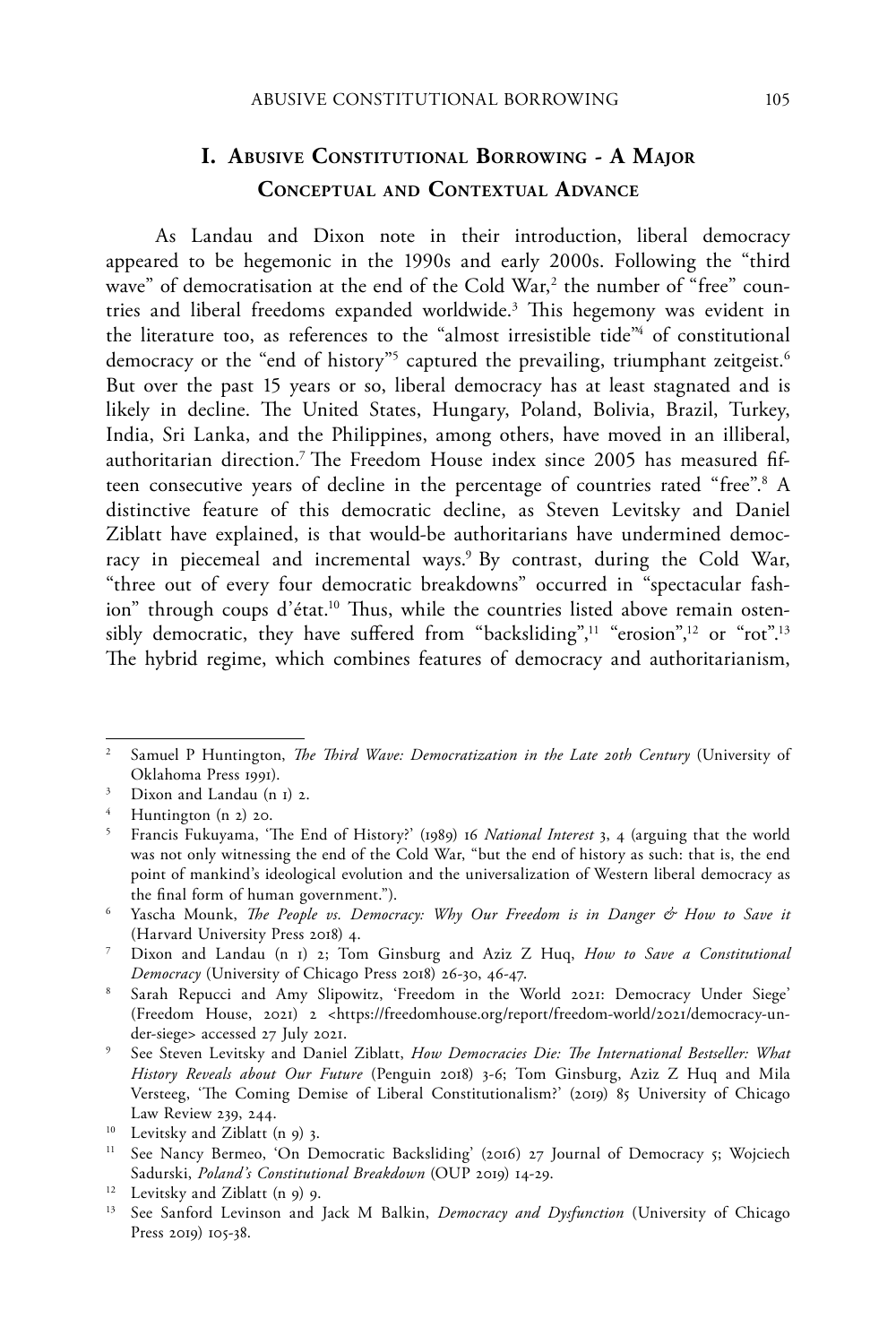is increasingly common—more numerous than absolute monarchies, single-party regimes, or military dictatorships.<sup>14</sup>

*Abusive Constitutional Borrowing* fits within a genre of scholarship that has emerged in recent years, seeking to diagnose, explain, and reverse the apparent downward trend in liberal democracy. While scholars disagree as to the relative weight of the causal factors for the decline, most point to growing economic inequality,<sup>15</sup> cultural backlash,<sup>16</sup> and governance failures of neoliberal, technocratic elites<sup>17</sup> for the predicament into which liberal democracy has fallen. The severity of the current predicament is also contested. Is democracy "in crisis"?18 Or is it merely experiencing a cyclical "market correction"?19 Whatever the scale, the effects appear to be clear and relatively consistent across jurisdictions. Executive power has been aggrandised, with fewer checks and balances and less accountability than in prior years.<sup>20</sup> Dixon and Landau's past scholarship has shown how mechanisms for constitutional change—such as amendment and replacement procedures—have been used for "abusive" ends,<sup>21</sup> as well as how courts have been captured or sidelined, reducing their ability to exercise meaningful judicial review<sup>22</sup>

Building on their previous scholarship, the authors in this book seek to describe and theorise a particular method through which liberal democracy is subverted. They argue that there is an overlooked "dark side" in this "increasingly dense age of comparative constitutional law", which they refer to as "abusive constitutional borrowing."23 The term refers to "the appropriation of liberal democratic constitutional designs, concepts, and doctrines in order to advance authoritarian projects."24 One of the central insights of the book, therefore, is that while

<sup>24</sup> ibid.

<sup>14</sup> Eric C Ip, *Hybrid Constitutionalism: The Politics of Constitutional Review in the Chinese Special Administrative Regions* (Cambridge University Press 2019) 4.

<sup>&</sup>lt;sup>15</sup> See generally Rosalind Dixon and Julie Suk, 'Liberal Constitutionalism and Economic Inequality' (2018) 85 University of Chicago Law Review 369; Ganesh Sitaraman, *The Crisis of the Middle-Class Constitution: Why Economic Inequality Threatens Our Republic* (Vintage 2017).

<sup>16</sup> See Pippa Norris and Ronald Inglehart, *Cultural Backlash: Trump, Brexit, and Authoritarian Populism* (2019).

<sup>17</sup> See Mounk (n 6) 69-70.

<sup>&</sup>lt;sup>18</sup> Jack M Balkin, 'Constitutional Crisis and Constitutional Rot', in Mark A Graber, Sanford Levinson, and Mark Tushnet (eds), *Constitutional Democracy in Crisis?* (OUP 2018) 13.

<sup>&</sup>lt;sup>19</sup> Zachary Elkins, 'Is the Sky Falling? Constitutional Crises in Historical Perspective', in Mark A Graber, Sanford Levinson, and Mark Tushnet (eds), *Constitutional Democracy in Crisis?* (OUP 2018) 49, 65.

<sup>20</sup> See Tarunabh Khaitan, 'Executive Aggrandizement in Established Democracies: A Crisis of Liberal Democratic Constitutionalism<sup>7</sup> (2019) 17(1) International Journal of Constitutional Law 342.

<sup>&</sup>lt;sup>21</sup> David Landau, 'Abusive Constitutionalism' (2013) 47UC Davis Law Review189.

<sup>&</sup>lt;sup>22</sup> David Landau & Rosalind Dixon, 'Abusive Judicial Review: Courts against Democracy' (2020) 53 UC Davis Law Review 1313.

<sup>23</sup> Dixon and Landau (n 1) 3.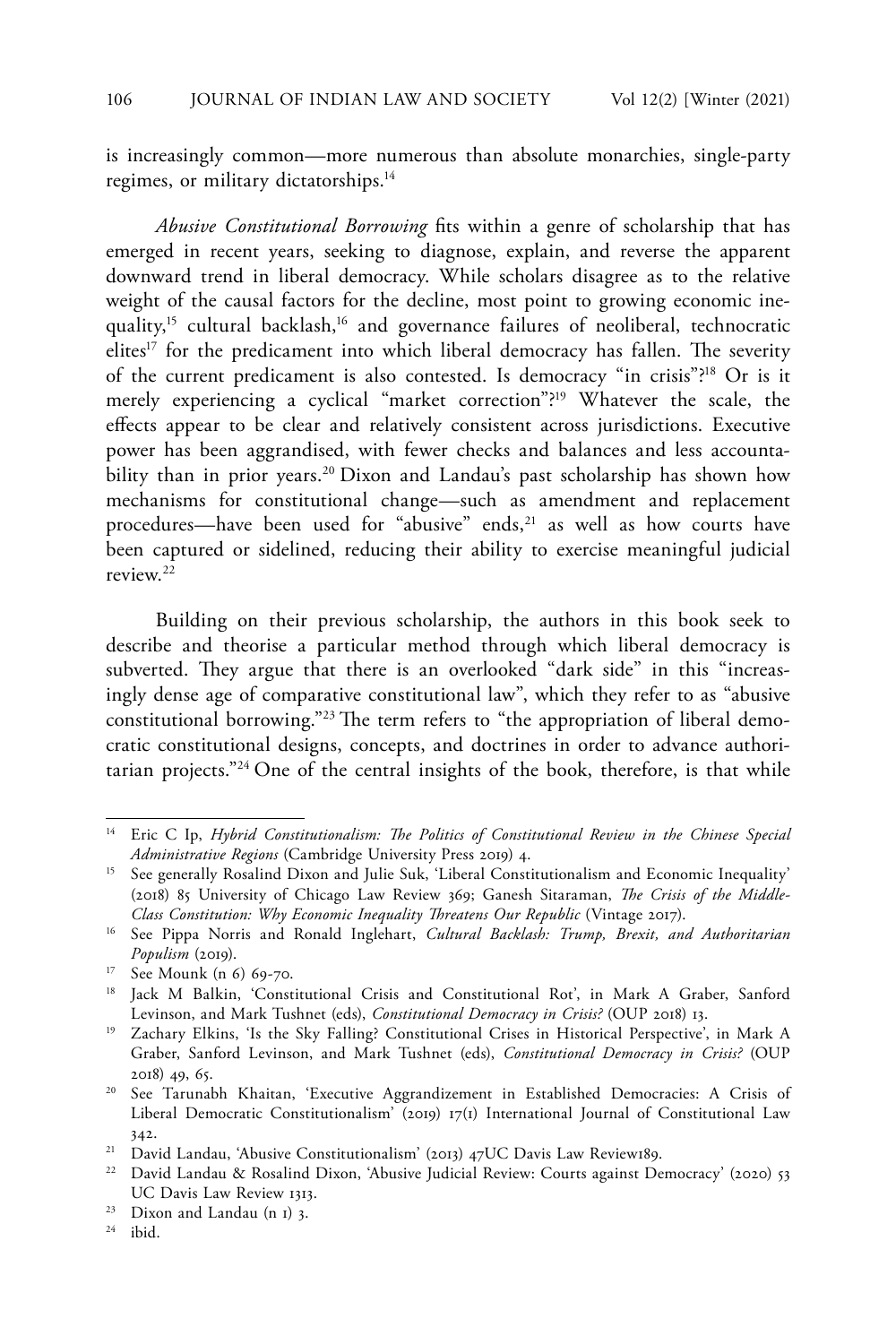the *practice* of liberal democracy has been eroded, the *language* of liberal democracy remains hegemonic. Thus, what is distinct about abusive constitutional borrowing is that it decouples democratic designs, concepts, and doctrines, from their liberal constitutional teleology.<sup>25</sup> For instance, fundamental rights are often placed in liberal democratic constitutions for the protection of minorities or other vulnerable groups, but through abusive constitutional borrowing, such rights can be deployed in the service of an authoritarian regime or to discriminate against the very groups they were originally intended to protect.

A second contribution the book makes to the literature is to sharpen the test for whether a particular act counts as abusive constitutional borrowing. Dixon and Landau opt for a thin definition of democracy and more robust definitions of abuse and borrowing. They define democracy through a "minimum core" of free and fair elections, a minimum level of political competition, and background conditions enabling the exercise of political rights and freedoms as well as a functioning electoral system.26 This definition provides Dixon and Landau with a large set of examples from which to draw, while sidestepping thorny political theory debates that would arise if a thicker conception of democracy was advanced. By contrast, they define abuse in thicker terms; namely, changes to liberal democracy must be "intentionally anti-democratic" to be considered abusive.<sup>27</sup> Abusive borrowing requires both the appropriation of constitutional designs, structures or norms with a "clear liberal democratic teleology" and "significant anti-democratic effect[s]."28 As a result, changes to the constitutional order that inadvertently erode liberal democracy are excluded, as are those shifts that are merely bad policy, which are often conflated with measures that subvert the liberal democratic order.

Third, the authors present detailed case studies, often drawn from lesser-known constitutional systems, to illustrate each type of abusive constitutional borrowing they examine. For instance, in the context of abusive constitutional rights, Dixon and Landau discuss hate speech laws in Rwanda, where Paul Kagame's regime used hate speech laws, ostensibly designed in response to the country's history of ethnic violence, to target political opposition parties.<sup>29</sup> On abusive judicial review, they discuss the administration of Rafael Correa, who as President of Ecuador replaced the Constitution and took control of the country's Constitutional Tribunal. As a result, the Tribunal did not stand in Correa's way when he pursued anti-democratic moves, including a referendum that substantially weakened judicial independence.<sup>30</sup> The use of these case studies, alongside more prominent examples such as Poland, Hungary, and Venezuela, not only

<sup>25</sup> ibid 18-19.

<sup>26</sup> ibid 24.

<sup>27</sup> ibid 27-28.

 $^{28}$  ibid 36.

 $^{29}$  ibid 61-62.

ibid 94-95.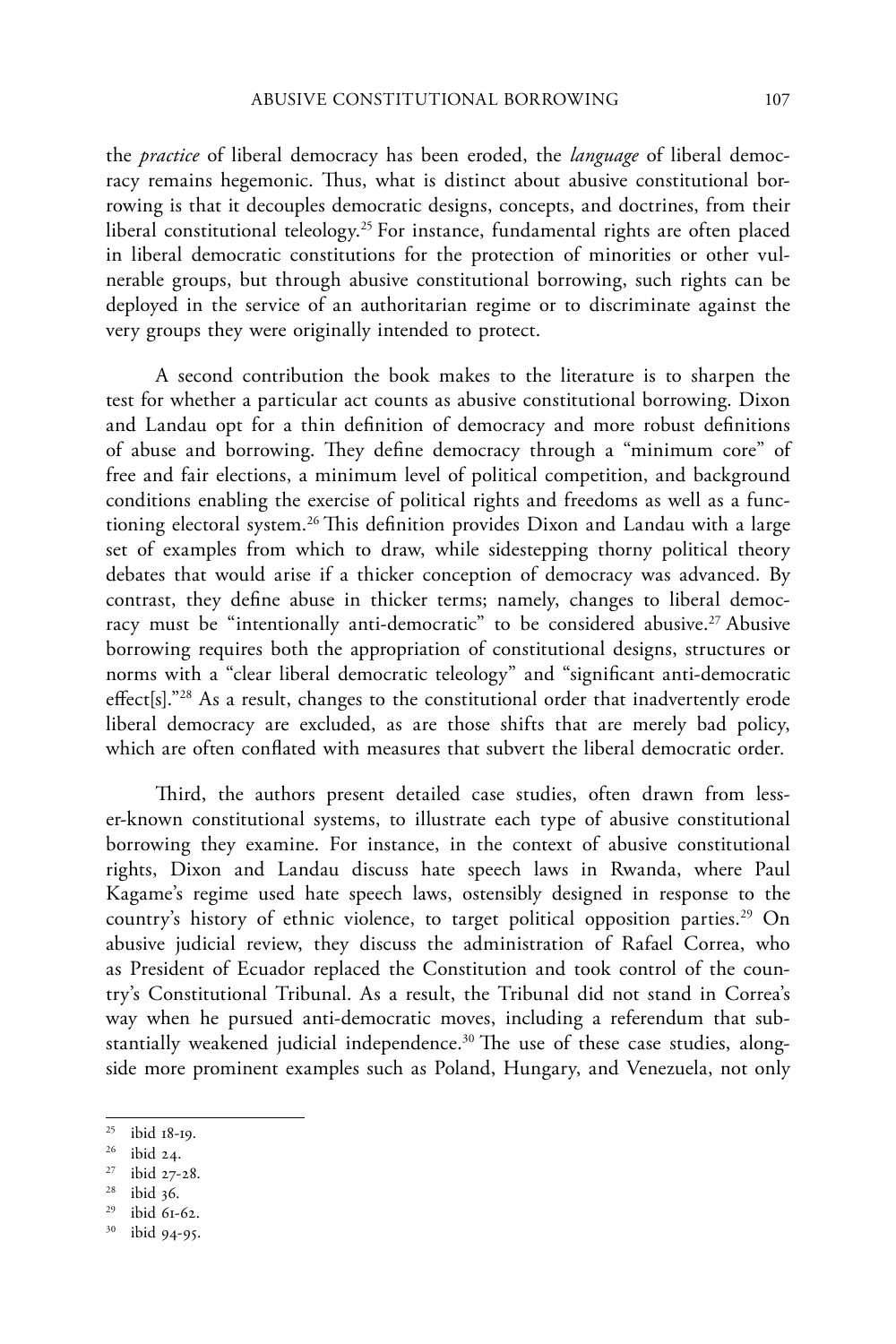contributes additional depth and nuance to the analysis, but also informs readers of constitutional developments of which they might have been unaware.

# **II. Abusive Constitutional Borrowing as Constitutional Politics**

Under Dixon and Landau's sharp formulation, abusive constitutional borrowing requires intentional changes to designs, norms or structures that have a clear democratic teleology, resulting in significant anti-democratic effects. In a book as ambitious and global in scope as this one, there are inevitably some case studies and doctrines that do not fit neatly into the authors' framework. I focus on two in this section: abusive judicial review in Thailand and the basic structure doctrine.

# A. Judicial Review in Thailand: Abusive Borrowing or POLITICS BY OTHER MEANS?

The Thai case study, as the authors note, is a complex one, as the country has a checkered history of democratic rule. Since the mid-twentieth century, Thailand has veered between democratic governments and military rule. Even elected governments have generally conformed to a peculiar "Thai-style democracy" in which the King, military, and business elites form a close-knit network that controls the major institutions.<sup>31</sup> Of the many constitutions that Thailand has cycled through over the past few decades, the one that most clearly broke out of this pattern and resembled a liberal democratic model was the 1997 Constitution.32 The 1997 Constitution, among other things, included fundamental rights and created new administrative and constitutional courts to enforce them. The rise of Thaksin Shinawatra, a businessman turned populist politician, from Northern Thailand—outside the usual elite circles—led to the 1997 Constitution's demise. Thaksin became Prime Minister following the 2001 elections. Though he was corrupt, hostile to the press, and accused of serious human rights violations, including extrajudicial killings, Thaksin's anti-poverty, healthcare, and other socioeconomic policies proved popular among rural communities.33 A military coup in 2006 removed Thaksin from power and led to the installation of a new constitution in 2007. It reversed many of the liberal reforms introduced by the 1997 Constitution, including a return to a partially appointed

<sup>31</sup> Khemthong Tonsakulrungruang, 'Thailand's Unamendability: Politics of Two Democracies' in Rehan Abeyratne and Bui Ngoc Son (eds), *The Law and Politics of Unconstitutional Constitutional Amendments in Asia* (Routledge 2021) 173-76.

<sup>32</sup> ibid; Tom Ginsburg, 'Constitutional Afterlife: The Continuing Impact of Thailand's Post-political Constitution' (2009) 7 International Journal of Constitutional Law 83.

<sup>33</sup> Dixon and Landau (n 1) 106-07.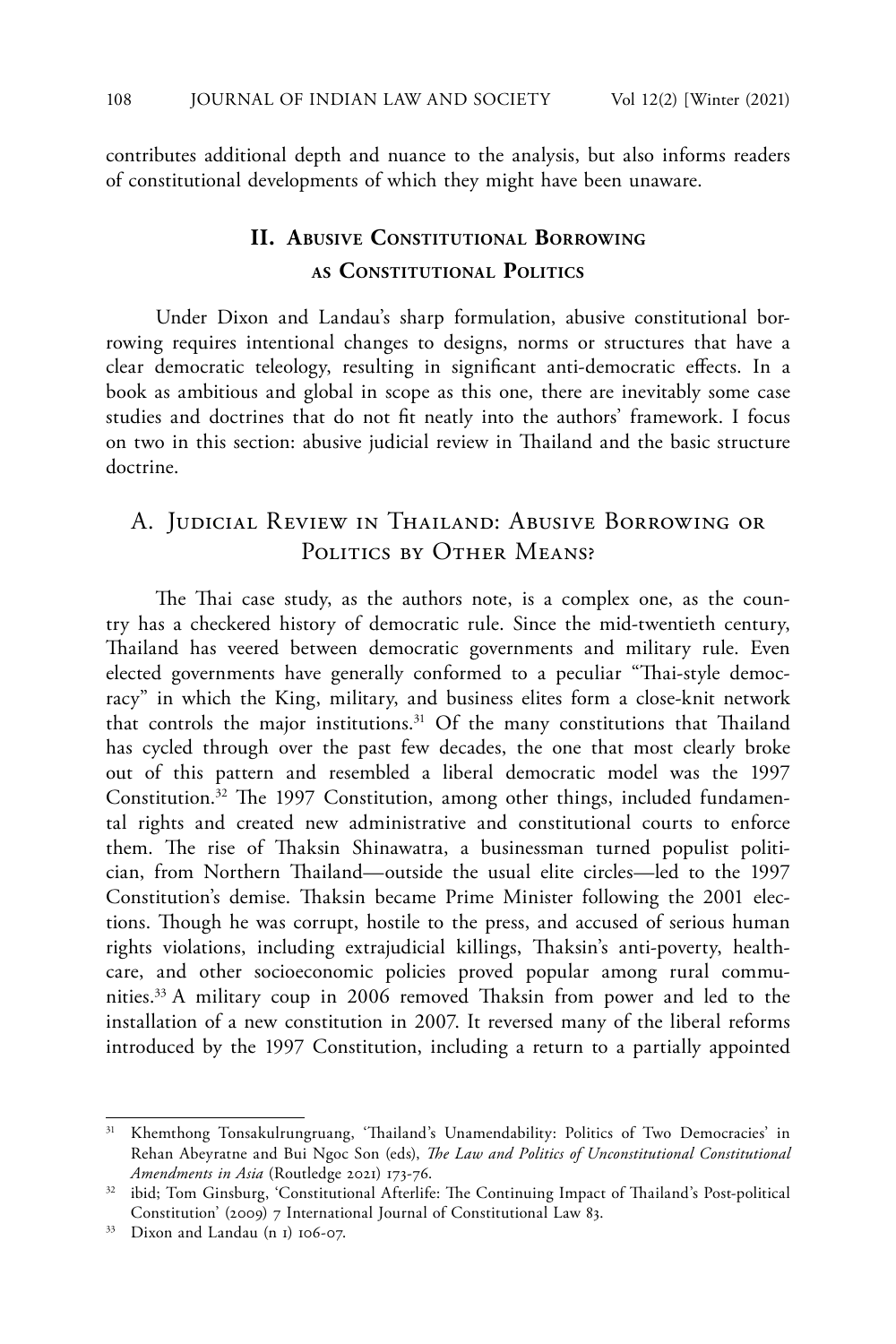(rather than elected) Senate.<sup>34</sup> Thaksin's sister, Yingluck Shinawatra, became Prime Minister following democratic elections in 2011. Her government introduced amendments to the 2007 Constitution that would make the Senate fully elected—as it was under the 1997 Constitution—and reduced legislative oversight of the treaty-making process.35 The Thai Constitutional Court struck down both these amendments as unconstitutional.

Dixon and Landau characterise these and other judgments that have stymied the constitutional changes proposed by Thaksin or Yingluck as examples of abusive judicial review. They concede that the Shinawatras, particularly Thaksin, had their warts and note that the Court's intent in these judgments was not necessarily anti-democratic: its judges may have believed they were guarding against corrosive populism. Nonetheless, they argue that the evidence points to judicial bad faith.36

While I largely agree with their analysis of the events in Thailand and their characterisation of the Court's interventions as "abusive", I am less convinced that this is an example of abusive constitutional *borrowing*. Instead, it seems like another iteration of "Thai-style democracy",<sup>37</sup> where the Court is engaging in politics by other means. The Constitutional Court, as an elite, conservative institution, appears to have used the unconstitutional constitutional amendments doctrine to entrench the military-backed 2007 Constitution. It is difficult to see how its judgments violate a democratic minimum core or subvert liberal democratic norms or structures when none of those elements existed in the 2007 Constitution. While the 1997 Constitution arguably placed Thailand within Dixon and Landau's definition of democracy, it survived less than a decade and did not entrench a liberal democratic order that could then be subject to abusive constitutional borrowing.

In short, Thailand has long oscillated between democratic and authoritarian rule. Referring to the Court's interventions in this saga as "abusive constitutional borrowing" muddies both the idiosyncratic nature of Thai constitutional politics and Dixon and Landau's hitherto clear concept.

#### B. Is Basic Structure a Liberal Democratic Doctrine?

In their chapter on the "Abuse of Constituent Power", Dixon and Landau focus largely on the norm and practice of unconstitutional constitutional

<sup>&</sup>lt;sup>34</sup> ibid 108; Bjoern Dressel, 'Judicialization of Politics or Politicization of the Judiciary? Considerations from Recent Events in Thailand' (2010) 23 Pacific Review 671.

<sup>35</sup> Khemthong Tonsakulrungruang, 'Entrenching the Minority: The Constitutional Court in Thailand's Political Conflict' (2016) 26 Washington International Law Journal 247, 261-63; Dixon and Landau (n 1) 109.

<sup>36</sup> Dixon and Landau (n 1) 109-12.

<sup>37</sup> Tonsakulrungruang (n 31).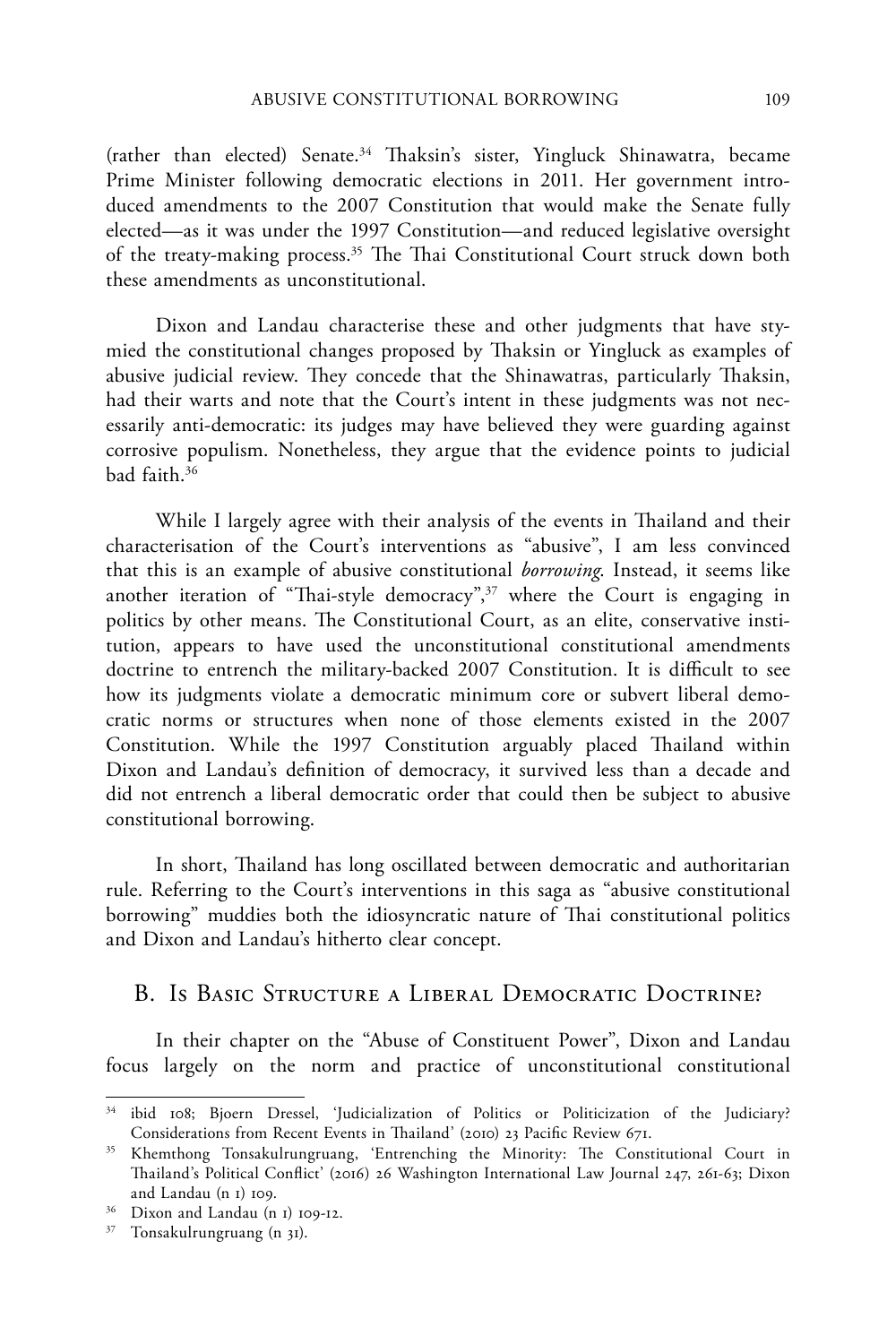amendments (UCA). The origins of UCA, as Yaniv Roznai has shown, can be traced back several hundred years to the Enlightenment-era French theorist Emmanuel Joseph Sièyes. Sièyes developed the now ubiquitous distinction between the omnipotent *constituent* power that creates the constitution and the lesser, *constituted* power, which operates within the framework established by the constitution.38 Building on this insight more than a century later, the German theorist Carl Schmitt argued that a constitution's core identity—representing the fundamental decisions of the constituent power—could not be destroyed or removed by amendments.39 Meanwhile, in the early twentieth century at the other end of the world, Meiji Japan and the Qing dynasty in China developed the concept of "kokutai" or "guoti" respectively, referring to the pre-legal form and values of the state that were beyond the reach of constitutional amendments.<sup>40</sup>

Thus, the roots of UCA as a norm are varied and not especially liberal or democratic. However, over the past few decades, UCA became an increasingly common feature in constitutional design. Explicit unamendability, where the written constitution proscribes amendments to parts of the constitution, and constitutional "tiering",<sup>41</sup> in which different amendment rules apply to different parts of the constitution, are now part of the liberal constitutional playbook and have arguably obtained, in Dixon and Landau's words, a "clear liberal democratic teleology."42

This teleology is not so evident, however, with respect to UCA *judicial doctrines*. The notion that courts can strike down duly enacted amendments for violating an unwritten constitutional core or basic structure is widely accepted today, even if it has not quite become a global norm.<sup>43</sup> From its beginning in *Kesavananda Bharati v State of Kerala* (1973),<sup>44</sup> courts in Bangladesh, Pakistan, Malaysia, Taiwan, Kenya, Colombia, Peru, and Belize, among others, have adopted judicial doctrines akin to the basic structure doctrine, while many other countries' judiciaries have considered or discussed it.45

<sup>38</sup> See generally, Emmanuel Joseph Sièyes, 'What is the Third Estate?' in Oliver W Lembcke and Florian Weber (eds), *Emmanuel Joseph Sièyes: The Essential Political Writings* (Brill 2014).

<sup>39</sup> See generally, Carl Schmitt, *Constitutional Theory* (Jeffrey Seitzer tr, Duke University Press 2008).

<sup>40</sup> Ryan Mitchell, ' ''State Form" in the Theory and Practice of Constitutional Change in Modern China' in Rehan Abeyratne and Bui Ngoc Son (eds), *The Law and Politics of Unconstitutional Constitutional Amendments in Asia* (Routledge 2021).

<sup>41</sup> Rosalind Dixon and David Landau, 'Tiered Constitutional Design' (2018) 86 George Washington Law Review 438.

<sup>42</sup> Dixon and Landau (n 1) 36.

<sup>43</sup> *See* Yaniv Roznai, 'Unconstitutional Constitutional Amendments: The Migration and Success of a Constitutional Idea' (2013) 61 American Journal of Comparative Law 657; Richard Albert, Malkhaz Nakashidze and Tarik Olcay, 'The Formalist Resistance to Unconstitutional Constitutional Amendments' (2019) 70 Hastings Law Journal 639.

<sup>44</sup> *Kesavananda Bharati v State of Kerala* (1973) 4 SCC 225.

<sup>45</sup> Yaniv Roznai, *Unconstitutional Constitutional Amendments: The Limits of Amendment Powers* (OUP 2017) 47-69.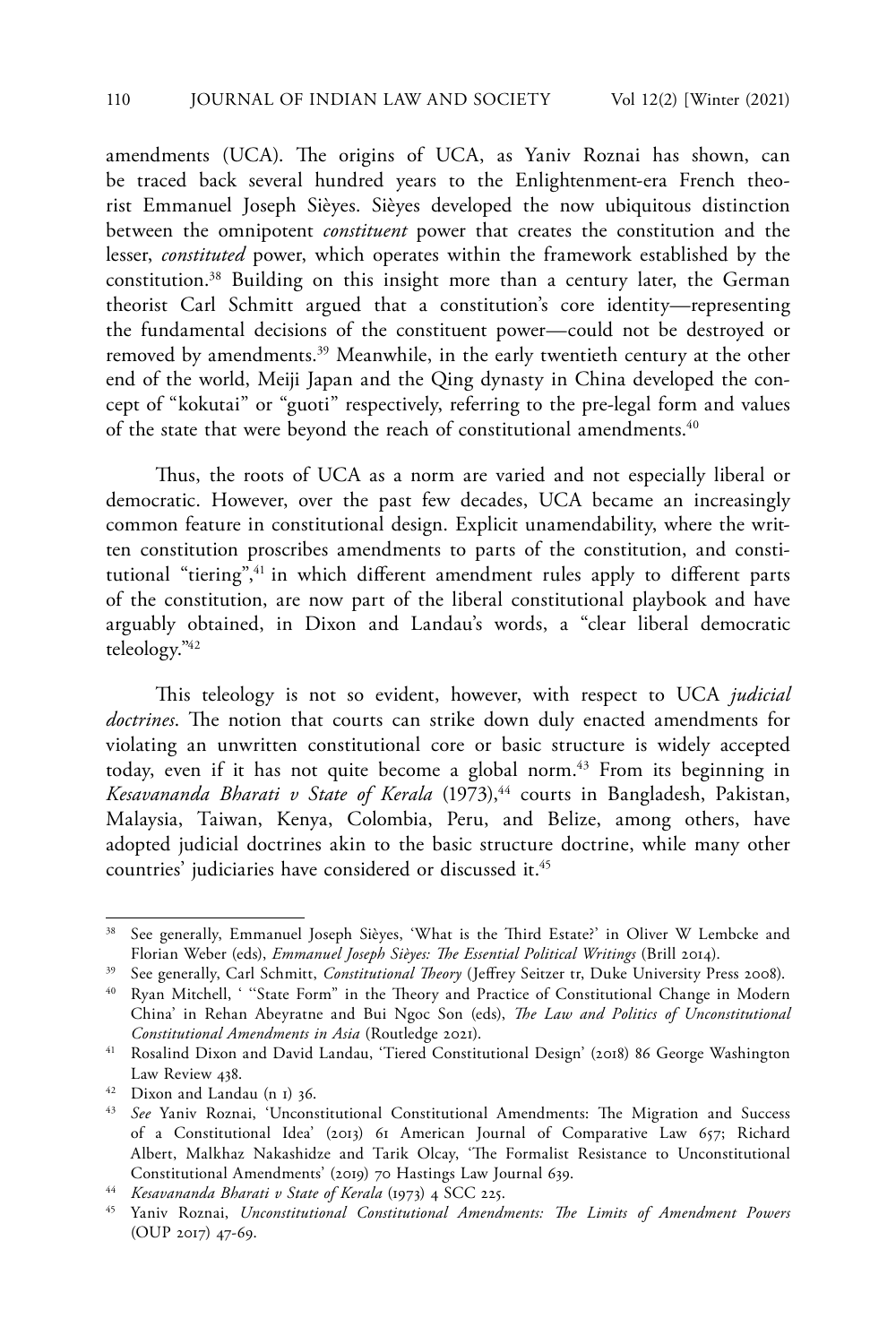In practice, UCA judicial doctrines have, at best, a mixed record in upholding liberal democracy. Dixon and Landau detail how UCA doctrines have been put to abuse ends, particularly in the context of presidential elections in Latin America.<sup>46</sup> They conclude that the doctrine is worth keeping in a limited form, as it has protected democratic values or structures in "some key cases", such as the 2010 Colombian re-election case, where the Constitutional Court prevented Alvaro Uribe from amending the Colombian Constitution to remove the twoterm limit and pursue a third consecutive term as President.<sup>47</sup> However, they concede that given the "high empirical risks of abuse", the doctrine might have to be "reworked."48

Dixon and Landau are admirably clear-sighted in their close, contextual analysis of UCA doctrines. But as with the Thailand case study, the judicial practice of UCA does not fit particularly well within their framework of abusive constitutional borrowing. Specifically, the liberal democratic bona fides of the basic structure doctrine, both as it initially emerged and as it has subsequently developed, are questionable. Begin with *Kesavananda*. While the Indian Supreme Court introduced the basic structure doctrine, it also upheld the 24th Amendment to the Indian Constitution, which gave Parliament—controlled by the populist, authoritarian-leaning Prime Minister Indira Gandhi—plenary power to amend the Constitution, including fundamental rights provisions.<sup>49</sup> The 24th Amendment also effectively overruled the Court's judgment in *Golak Nath v State of Punjab* (1967).<sup>50</sup> *Golak Nath* had ruled that Parliament could not enact constitutional amendments that violated fundamental rights. But in *Golak Nath*, too, the Court's bark was worse than its bite—the Court limited its judgment to future constitutional amendments, rather than those at issue in the case.

Dixon and Landau, in previous work, have defended the Indian Supreme Court's apparent passivity in these cases as part of a judicial deferral strategy. In their account, the Court was building a body of precedent, along with institutional credibility, in these early judgments to counter anti-democratic amendments more directly in future cases.51 One such case was *Indira Nehru Gandhi v Raj Narain* (1975).<sup>52</sup> It concerned the constitutionality of the 39th Amendment, which insulated the 1971 election from judicial review and rendered past proceedings arising out of that election—including an Allahabad High Court

<sup>46</sup> Dixon and Landau (n 1) 131-36.

<sup>47</sup> ibid 131-32, 196.

<sup>48</sup> ibid 196.

<sup>49</sup> *Kesavananda Bharati v State of Kerala* (1973) 4 SCC 225.

<sup>50</sup> *C Golak Nath v State of Punjab* AIR 1967 SC 1643 : (1967) 2 SCR 762.

<sup>51</sup> Rosalind Dixon and David Landau, 'Transnational Constitutionalism and a Limited Doctrine of Unconstitutional Constitutional Amendment' (2015) 13 International Journal of Constitutional Law 606; Rosalind Dixon and Samuel Issacharoff, 'Living to Fight Another Day: Judicial Deferral in Defense of Democracy' (2016) Wisconsin Law Review 683.

<sup>52</sup> *Indira Nehru Gandhi v Raj Narain* 1975 Supp SCC 1 : AIR 1975 SC 2299.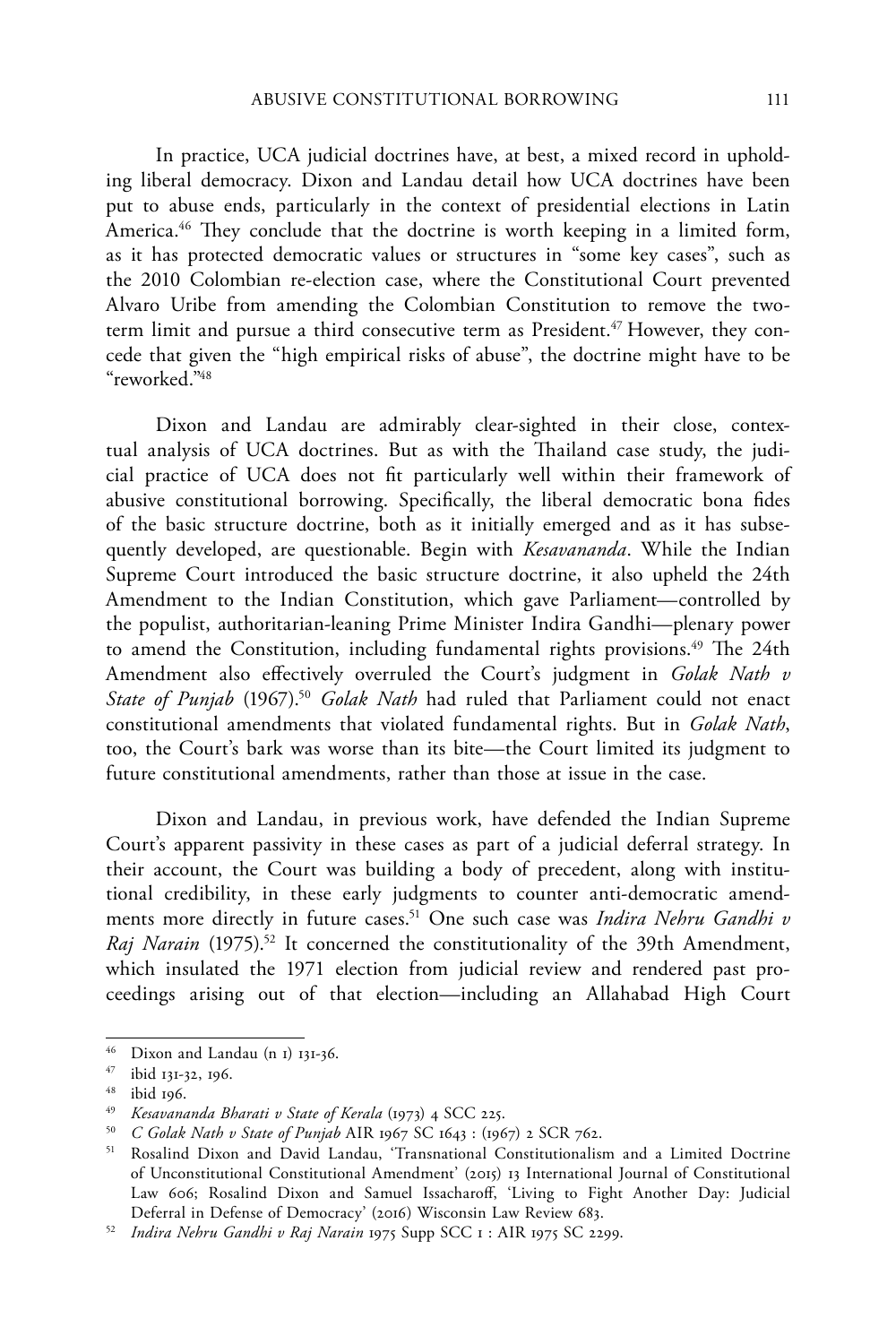conviction against Indira Gandhi for election fraud—null and void. The Supreme Court upheld Indira Gandhi's 1971 election victory but struck down the 39th Amendment. Dixon and Landau have argued that, while the Court upheld the election result, it also conveyed a "warning" to Indira Gandhi "about the limits of her power to rule without judicial supervision."<sup>53</sup>

The events that followed are well known and do not necessarily align with Dixon and Landau's account. Gandhi declared a state of Emergency (1975-77) in which the Supreme Court notoriously failed to stand up to her democratic abuses.54 What ultimately ended the Emergency was a popular mandate against her government. Gandhi lost the 1977 election in a landslide to the Janata Party, and though she returned to power in 1980, she avoided committing further electoral hijinks. What accounts for this shift? Given the Court's unwillingness to confront Gandhi directly and her contempt for the judiciary—she punitively transferred High Court justices during the Emergency and promoted Justice AN Ray to Chief Justice ahead of more senior judges who ruled against her in *Kesavananda*—it appears that she was more chastened by the electoral loss than a potential Supreme Court decision against her.

More broadly, even if the Supreme Court in the 1970s and 80s aimed to thwart some of Indira Gandhi's more populist moves, it appears to have done so, as Anuj Bhuwania has argued, only to claim the populist mantle and extraordinary powers for itself. Indeed, Bhuwania shows that significant parts of Indira Gandhi's agenda, which she failed to accomplish during the Emergency period, were later carried out by sympathetic judges in the Supreme Court, like PN Bhagwati.55 This includes, among other things, the creation of Legal Aid, and the elevation of the Directive Principles of State Policy to an almost coequal standing to fundamental rights—a shift that Gandhi attempted to bring about through the 42nd Amendment, which was invalidated by the Supreme Court in *Minerva Mills v Union of India* (1981) for violating the basic structure.<sup>56</sup>

On this account, the Supreme Court's use of the basic structure doctrine is largely motivated by the preservation and, in some cases, the augmentation of judicial power.<sup>57</sup> I have argued elsewhere that these institutional prerogatives best explain Court's judgment in *Supreme Court Advocates-on-Record Assn v Union of India* (2016).58 In that case, the Court held that the constitutional

<sup>53</sup> Dixon and Landau (n 51) 618.

<sup>54</sup> *ADM Jabalpur v Shivakant Shukla* (1976) 2 SCC 521.

<sup>55</sup> Anuj Bhuwania, *Courting the People: Public Interest Litigation in Post-Emergency India* (CUP 2017) 21-35.

<sup>56</sup> *Minerva Mills Ltd v Union of India* (1980) 3 SCC 625 : (1981) 1 SCR 206.

<sup>57</sup> Madhav Khosla, 'Constitutional Amendment' in Sujit Choudhry, Madhav Khosla and Pratap Bhanu Mehta (eds), *The Oxford Handbook of the Indian Constitution* (OUP 2016) ("Judicial power…has dominated democracy-based basic structure challenges.") 243.

<sup>58</sup> *Supreme Court Advocates-on-Record Assn v Union of India* (2016) 5 SCC 1.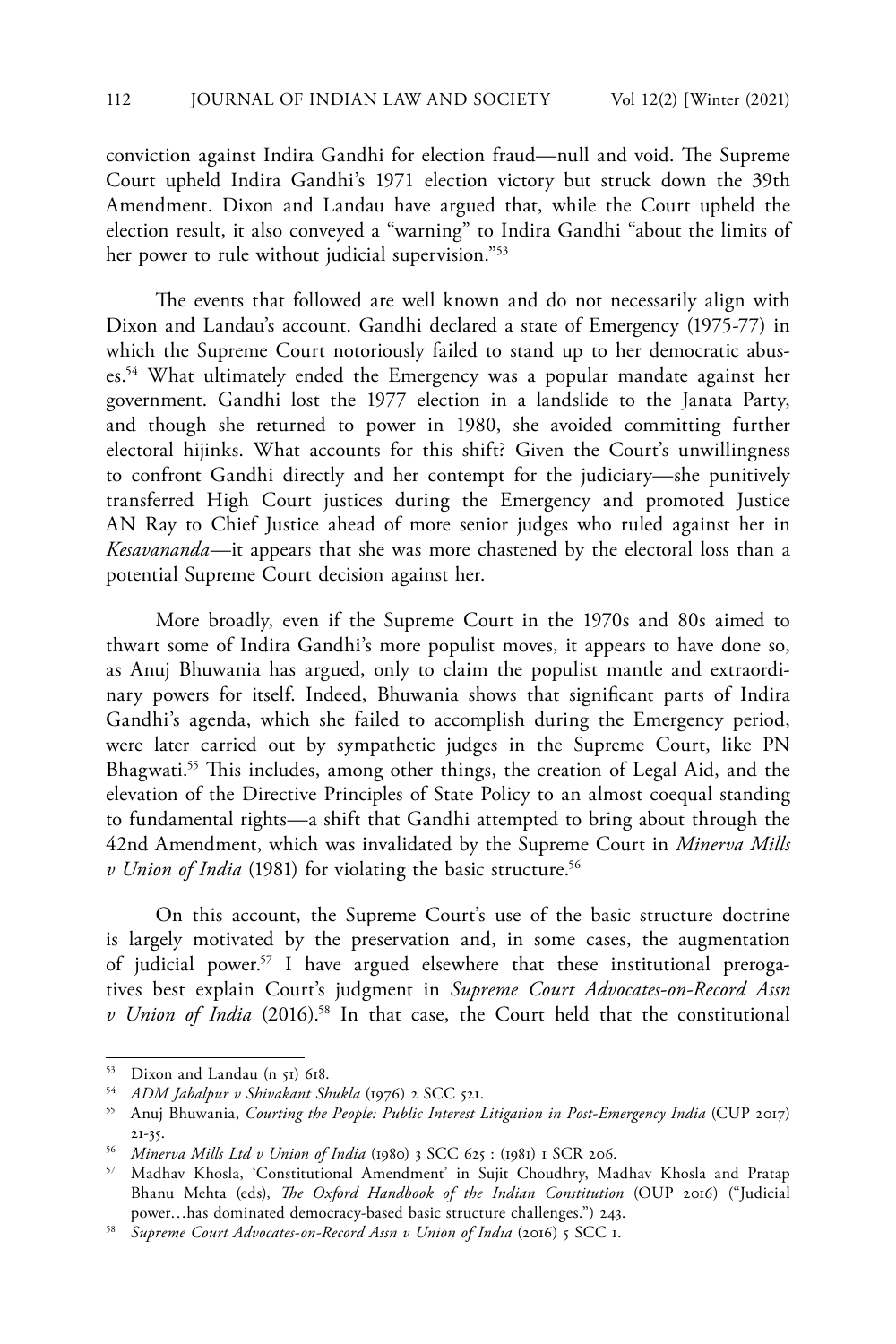amendment and the legislation creating a National Judicial Appointments Commission (NJAC) were unconstitutional. The Court ruled, *inter alia*, that the NJAC—which divided the judicial appointment among justices, political actors, and "eminent persons"—violated judicial independence, which is a part of the Constitution's basic structure. In the second and third "Judges' Cases", the Court had ruled that a "collegium" of senior justices, led by the Chief Justice, would have the ultimate say on appointments to the higher judiciary.<sup>59</sup> The NJAC judgment held that judicial independence under the basic structure required judges to play a leading role in appointments. Because judges would occupy only three out of six places on the NJAC, the Court concluded that the Commission unconstitutionally undermined judicial independence. The judgment has been heavily criticised,<sup>60</sup> as it neither offers a convincing explanation as to why the Constitution requires judges to have the final word on appointments nor addresses the serious flaws with the collegium system. Rather, the NJAC Judgment appears to be motivated mainly by institutional self-interest: the Supreme Court was unwilling to relinquish its monopoly over appointments to the higher judiciary.<sup>61</sup>

Such "judicial self-dealing" is not limited to the Indian context.<sup>62</sup> Recent invocations of the basic structure or similar UCA doctrines in other Asian jurisdictions, including Bangladesh, Pakistan, and Malaysia, also involve the protection of judicial power and judicial appointments or removal processes from political interference.<sup>63</sup> Whether these uses of UCA are normatively defensible from a liberal democratic perspective depend on the relevant political and institutional context—as Dixon and Landau stress in the book. However, referring to the normatively undesirable judicial interventions as abusive constitutional borrowing assumes that the doctrine was once a core tenet of liberal democracy that has been subverted. A better view is that, from the outset, the doctrine has primarily served the interests of judicial power, which in turn can be put towards pro-democratic or anti-democratic ends.

## **III. Towards <sup>a</sup> Political Solution to Abusive Constitutional Borrowing**

After illustrating the various forms and methods of abusive constitutional borrowing, the authors conclude with a wide-ranging discussion on how to

<sup>59</sup> *Supreme Court Advocates-on-Record Assn v Union of India* (1993) 4 SCC 441 : AIR 1994 SC 268; *Special Reference No 1 of 1998, In re* (1998) 7 SCC 739 : AIR 1999 SC 1.

<sup>60</sup> Arghya Sengupta, 'Judicial Primacy and the Basic Structure: A Legal Analysis of the NJAC Judgment' (2015) 48 Economic & Political Weekly 27.

<sup>61</sup> Rehan Abeyratne, 'Upholding Judicial Supremacy in India: The NJAC Judgment in Comparative Perspective' (2017) 49 George Washington International Law Review 569, 613.

<sup>62</sup> Po Jen Yap and Rehan Abeyratne, 'Judicial Self-Dealing and Unconstitutional Constitutional Amendments in South Asia' (2021) 19 International Journal of Constitutional Law 127.

<sup>63</sup> See generally ibid; Yvonne Tew, *Constitutional Statecraft in Asian Courts* (OUP 2020).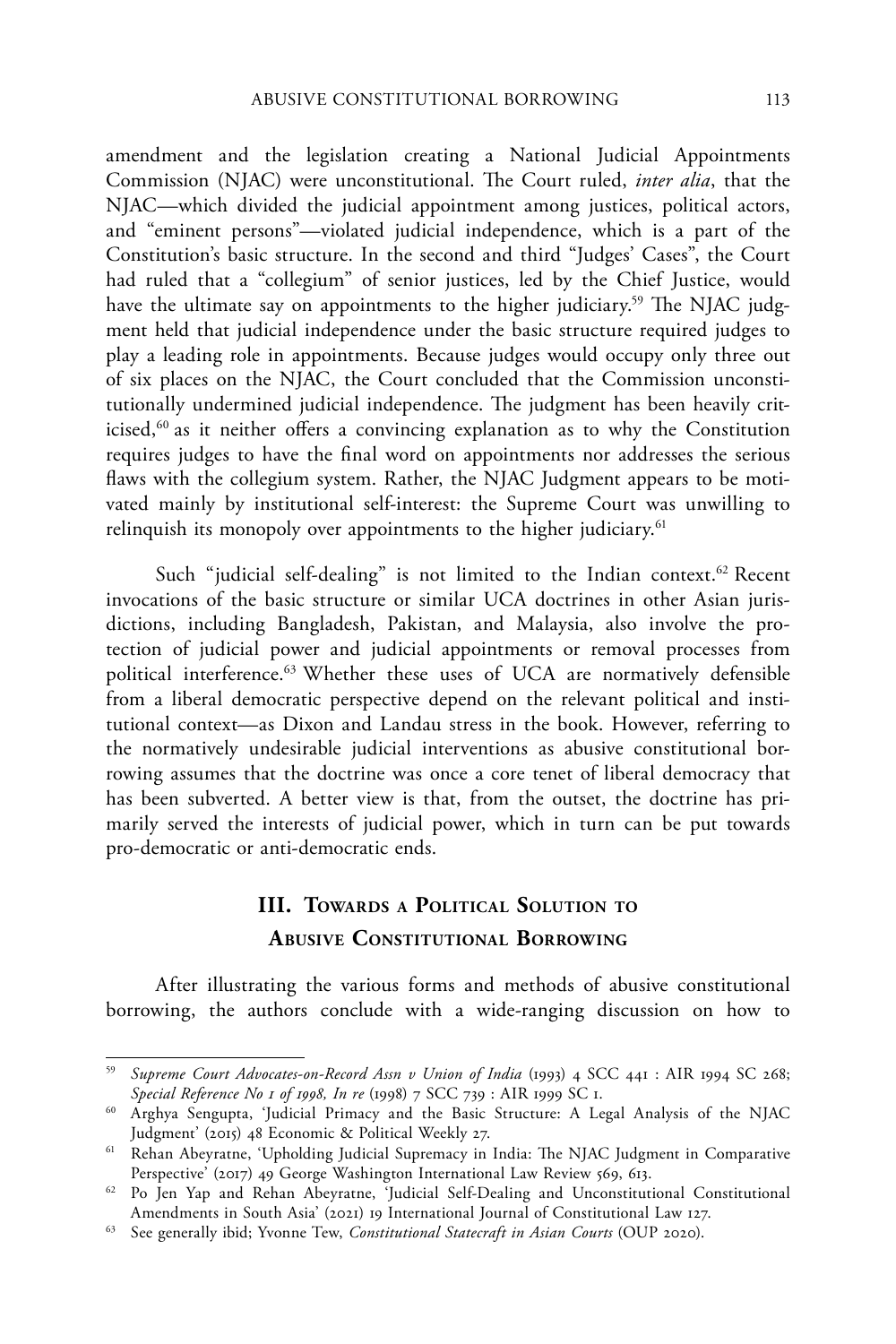combat this practice. Here, two of their proposals stand out. First, they note that monitoring by transnational and international actors is too formalistic, based on clearly defined standards or criteria that are applied in an acontextual and piecemeal manner. They propose what I consider a welcome and overdue move towards "global legal realism", in which external monitors are more closely attuned to the relevant context and developments on the ground.<sup>64</sup> Under a global realist approach, these monitors would be better placed to spot and call out the decoupling of the form and substance of liberal constitutional designs, norms, and structures that is central to abusive constitutional borrowing.

Second, they propose that norms should be made "abuse-proof" such that they cannot be co-opted for illiberal or anti-democratic purposes. For instance, the notion of constituent power based on popular will has been subverted by authoritarians who hold sham referendums to make changes in the name of "the people". To guard against this abusive practice, Dixon and Landau call for further conceptual work to define "the people" and for the development of thicker international rules on referendums.<sup>65</sup> These are bold proposals, pitched at a high level of abstraction, that will require further research to become realised in practice. But Dixon and Landau have provided a valuable framework for understanding abusive constitutional borrowing and structuring legal responses thereto.

But are legal responses sufficient in this context? Dixon and Landau's exhaustive account of the various means through which liberal democracy can be subverted, and the increasing sophistication of would-be authoritarians, left me with the sense that abusive constitutional borrowing cannot be derailed through better monitoring and designing smarter norms. Rather, it seems that we face an endless game of whack-a-mole: for every illiberal or anti-democratic move that is thwarted, a new wrinkle emerges from the authoritarian playbook. Hence, while external actors should call out abusive constitutional changes and norms should be abuse-proofed where possible, the ultimate solution is to remove would-be authoritarians from power or, better yet, to prevent them from assuming power in the first place. So how can that be achieved? This is a big question—beyond the scope of this symposium paper—but here are some preliminary thoughts.

In multi-party parliamentary systems, unified opposition movements involving strange bedfellows may be necessary to remove well-entrenched incumbents. This is precisely what happened in Israel recently, where a motley coalition, comprising far-right, centrist, and Arab parties, came together to remove Prime Minister Netanyahu from power after twelve years.<sup>66</sup> Similarly, in Hungary, the

<sup>64</sup> Dixon and Landau (n 1) 182-86.

<sup>65</sup> ibid 193-200.

<sup>66</sup> Ari Rabinovitch, 'Explainer: Who's Who in Israel's New Patchwork Coalition Government' (Reuters, 15 June 2021) <https://www.reuters.com/world/middle-east/whos-who-israels-new-patchwork-coalition-government-2021-06-13/> accessed 13 July 2021.